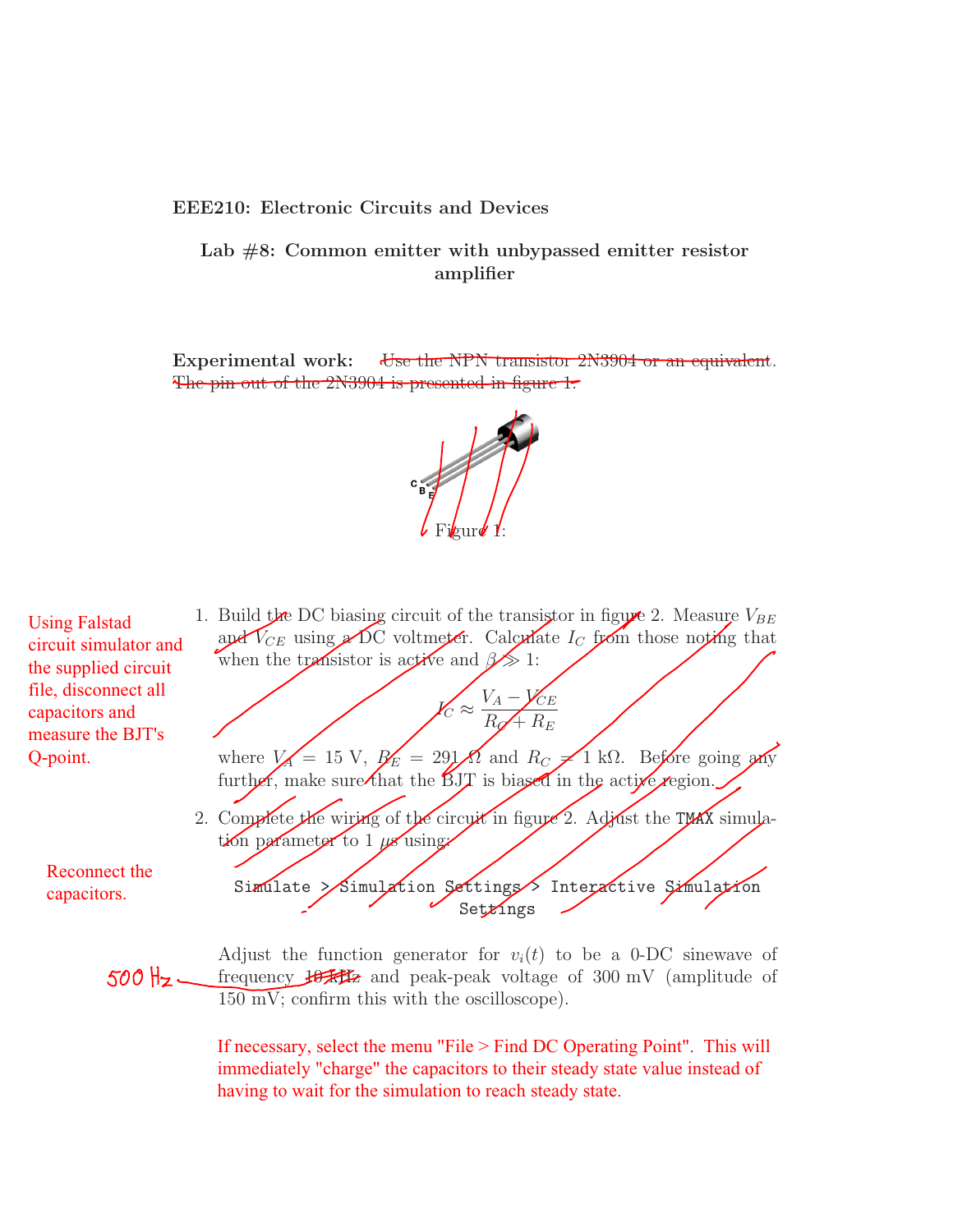Use Falstad circuit simulator and the supplied circuit file.





Figure 2:

- 3. Measure the voltage gain (refer to previous labs for the procedure).
- 4. Measure the output impedance (refer to previous labs for the procedure).
- 5. Measure the input impedance (refer to previous labs for the procedure).
- 6. Increase the amplitude of  $v_i(t)$  to drive the amplifier into clipping. Measure the input voltage range (voltage swing): use the oscilloscope cursors to measure the values of  $v_{in}(t)$  at the clipping points of  $v_{out}(t)$ .

## Report:

100

- 1. Using  $\beta = 280$ , calculate the Q-point of the BJT in the circuit of figure 2 and compare to the measured Q-point.
- 125 2. Using  $h_{fe} = \mathbf{H} \mathbf{B}$ ,  $h_{ie} = 1 \text{ k}\Omega$ , calculate the voltage gain, the input impedance and the output impedance of the amplifier of figure 2. Compare to the measured values.